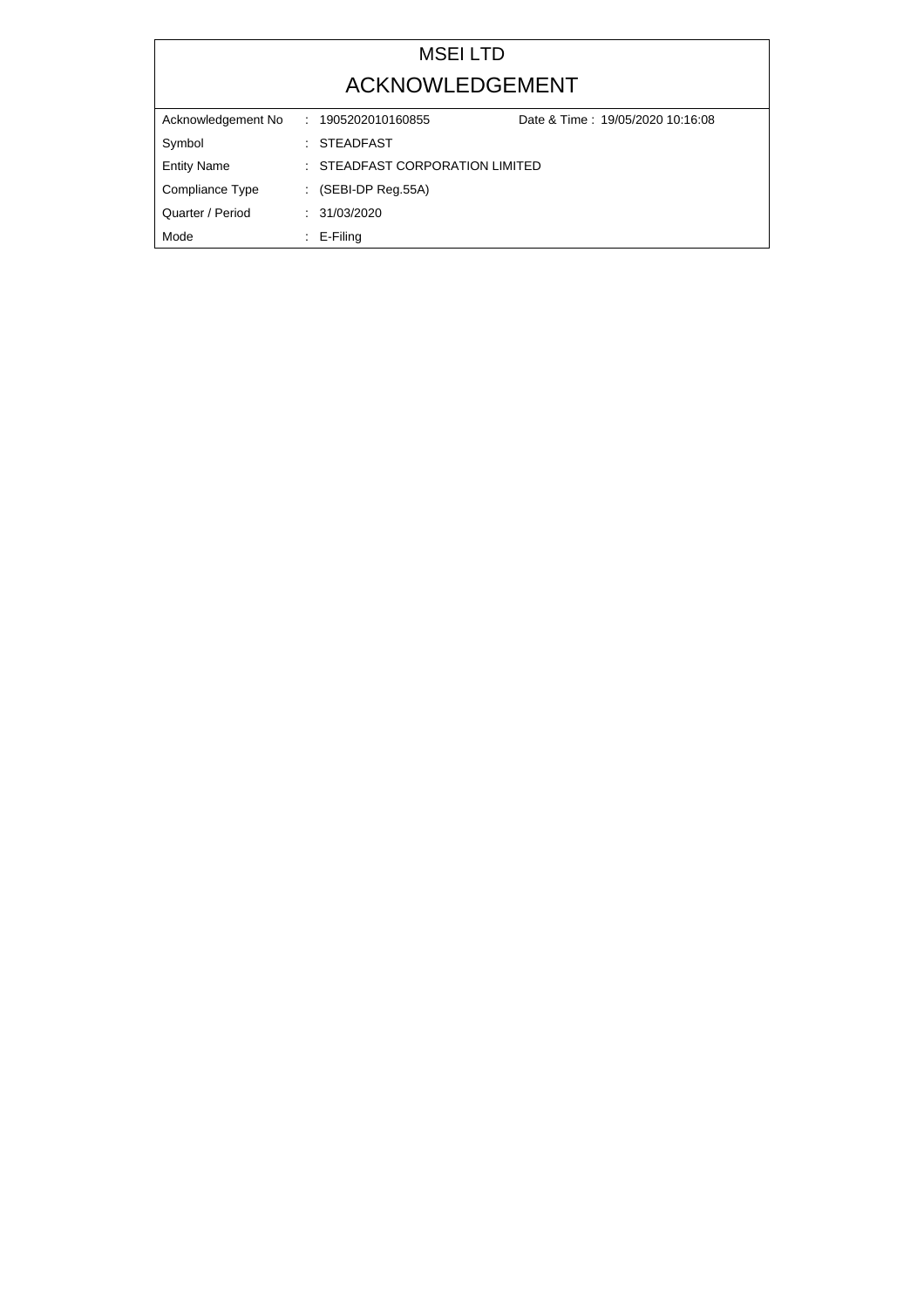

Registered Office:

H.No, 8-2-293/82/]/B-60,  $\blacksquare$ Hyderabad — 500033, Telangana Corporation Limited Phone No : +91 40 <sup>23559550</sup> E-mail: steadfastcorp@gmail.com CIN: L74999TG1995PLC037139 www.steadfastcorp.in

Date: 19th May, 2020

To

#### The Head - Listing & Compliance

Metropolitan Stock Exchange of India Ltd. (MSEI)<br>Vibgyor Towers, 4th floor, Plot No C 62,<br>G - Block, Opp. Trident Hotel,<br>BandraKurla Complex, Bandra (E),<br>**Mumbai - 400 098** 

Dear Sir/Madam,

# Sub.-Reconciliation of Share capital Audit Report for the Quarter ended 31<sup>st</sup> March, 2020 Ref:- SYMBOL: STEADFAST, ISIN: INE089B01013

With reference to subject cited above, we herewith submit the Reconciliation of share capital audit report for the quarter ended 31<sup>st</sup> March 2020 pursuant to Regulation 76 of SEBI (Depositories and Participants) Regulatio

Kindly take the same on record.

Thanking you,

### For STEADFAST CORPORATION LIMITED

2. Simmyworkano

B. SRINIVASA RAO COMPANY SECRETARY & COMPLIANCE OFFICER

Enclosed: a/a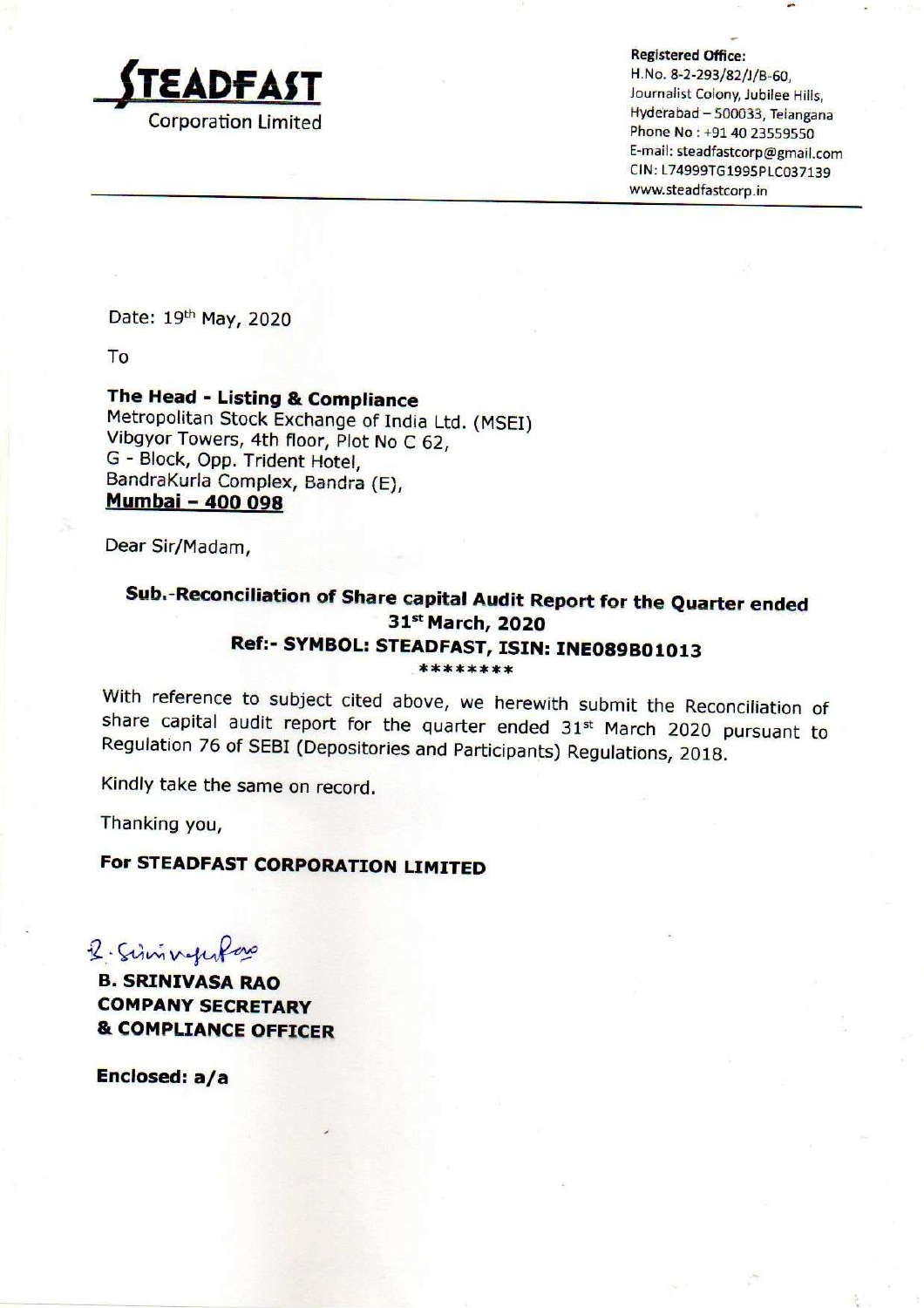

Raj Bhavan Road, Somajiguda, Hyderabad -500 082. Office : 9392369579 Mobile : 93923 99570 E-mail : bhaskararaoandco@ gmail.com

### RECONCILIATION OF SHARE CAPITAL AUDIT

|                                                              | <b>COMPANY SECRETARIES</b> | V. BHASKARA RAO & CO.                                                                               |                                                                                        |                                  |                                      | 6-2-1085/B, Flat No. 105,<br>Badam Sohana Apartments<br>Beside Dega Tower,<br>Raj Bhavan Road, Somajiguda,<br>Hyderabad - 500 082.<br>Office: 93923 69579<br>Mobile: 93923 99570 | E-mail: bhaskararaoandco@gmai                          |  |
|--------------------------------------------------------------|----------------------------|-----------------------------------------------------------------------------------------------------|----------------------------------------------------------------------------------------|----------------------------------|--------------------------------------|----------------------------------------------------------------------------------------------------------------------------------------------------------------------------------|--------------------------------------------------------|--|
|                                                              |                            | RECONCILIATION OF SHARE CAPITAL AUDIT                                                               |                                                                                        |                                  |                                      |                                                                                                                                                                                  |                                                        |  |
|                                                              | 1. For Period Ended        |                                                                                                     |                                                                                        | 31st March, 2020<br>INE089B01013 |                                      |                                                                                                                                                                                  |                                                        |  |
| $2.$ ISIN<br>3. Face Value                                   |                            |                                                                                                     |                                                                                        | Rs. 10/-                         |                                      |                                                                                                                                                                                  |                                                        |  |
|                                                              |                            |                                                                                                     |                                                                                        |                                  | <b>Steadfast Corporation Limited</b> |                                                                                                                                                                                  |                                                        |  |
| Name of the Company<br>4.<br>Registered Office Address<br>5. |                            |                                                                                                     | Plot No.8-2-120/77/4, Opp. K.B.R. Park,<br>Road No.2, Banjara Hills, Hyderabad-500 034 |                                  |                                      |                                                                                                                                                                                  |                                                        |  |
| 6. Correspondence Address                                    |                            |                                                                                                     | Plot No.8-2-120/77/4, Opp. K.B.R. Park,<br>Road No.2, Banjara Hills, Hyderabad-500 034 |                                  |                                      |                                                                                                                                                                                  |                                                        |  |
| 7. Telephone No.<br>Fax Nos.                                 |                            |                                                                                                     | (040) 23559550<br>(040) 23559550<br>steadfastcorp@gmail.com                            |                                  |                                      |                                                                                                                                                                                  |                                                        |  |
| 9.                                                           | 8. Email address           | Names of the Stock Exchanges where<br>the company's securities are listed.                          |                                                                                        | (MSEI)                           |                                      | Metropolitan Stock Exchange of India Limited                                                                                                                                     |                                                        |  |
|                                                              |                            |                                                                                                     |                                                                                        |                                  | Number of Shares                     |                                                                                                                                                                                  | % of Total Issued<br>Capital                           |  |
|                                                              | 10. Issued Capital         |                                                                                                     |                                                                                        |                                  | 7131000                              |                                                                                                                                                                                  | 100.00                                                 |  |
|                                                              |                            | 11. Listed Capital MSEI Limited                                                                     |                                                                                        |                                  | 7131000                              |                                                                                                                                                                                  | 100.00                                                 |  |
|                                                              |                            | 12. Held in Dematerialization Form in CDSL                                                          |                                                                                        |                                  | 1477296                              |                                                                                                                                                                                  | 20.72                                                  |  |
| 13. Held in Dematerialization Form in NSDL                   |                            |                                                                                                     |                                                                                        | 5328381<br>74.72                 |                                      |                                                                                                                                                                                  |                                                        |  |
| 14. Physical                                                 |                            |                                                                                                     |                                                                                        | 325323<br>4.56                   |                                      |                                                                                                                                                                                  |                                                        |  |
| 15. Total No. of Shares (12+13+14)                           |                            |                                                                                                     | 100.00<br>7131000                                                                      |                                  |                                      |                                                                                                                                                                                  |                                                        |  |
|                                                              |                            | 16. Reasons for Differences, if any                                                                 |                                                                                        |                                  |                                      | <b>NIL</b>                                                                                                                                                                       |                                                        |  |
|                                                              | the table below:           | 7. Certifying the Details of Changes in Share Capital during the quarter under consideration as per |                                                                                        |                                  |                                      |                                                                                                                                                                                  |                                                        |  |
| Partic<br>ulars                                              | No. of<br>Shares           | Applied/Not<br>Applied for<br>listing                                                               | Listed on Stock<br>Names)                                                              | <b>Exchanges (Specify</b>        | Whether<br>intimated<br>to CDSL      | Whether<br>intimated to<br><b>NSDL</b>                                                                                                                                           | In Prin. Appr.<br>Pending for SE<br>(Specify<br>Names) |  |

| Partic<br>ulars | No. of<br>Shares | Applied/Not<br>Applied for<br>listing | Listed on Stock<br><b>Exchanges (Specify</b><br>Names) | Whether<br>intimated<br>to CDSL | Whether<br>intimated to<br><b>NSDL</b> | In Prin. Appr.<br>Pending for SE<br>(Specify)<br>Names) |
|-----------------|------------------|---------------------------------------|--------------------------------------------------------|---------------------------------|----------------------------------------|---------------------------------------------------------|
|                 | <b>NA</b>        |                                       |                                                        | <b>NA</b>                       |                                        | $-NA-$                                                  |

18. Register of Members is Updated (Yes/No) Yes

If not, updated up to which date  $N_A$  NA 19. Reference of previous quarter with regard to excess dematerialized shares, if any  $N_A$ 

20. Has the Company resolved the matter mentioned in point no.19 above in the current quarter? If not, reason why?

NA